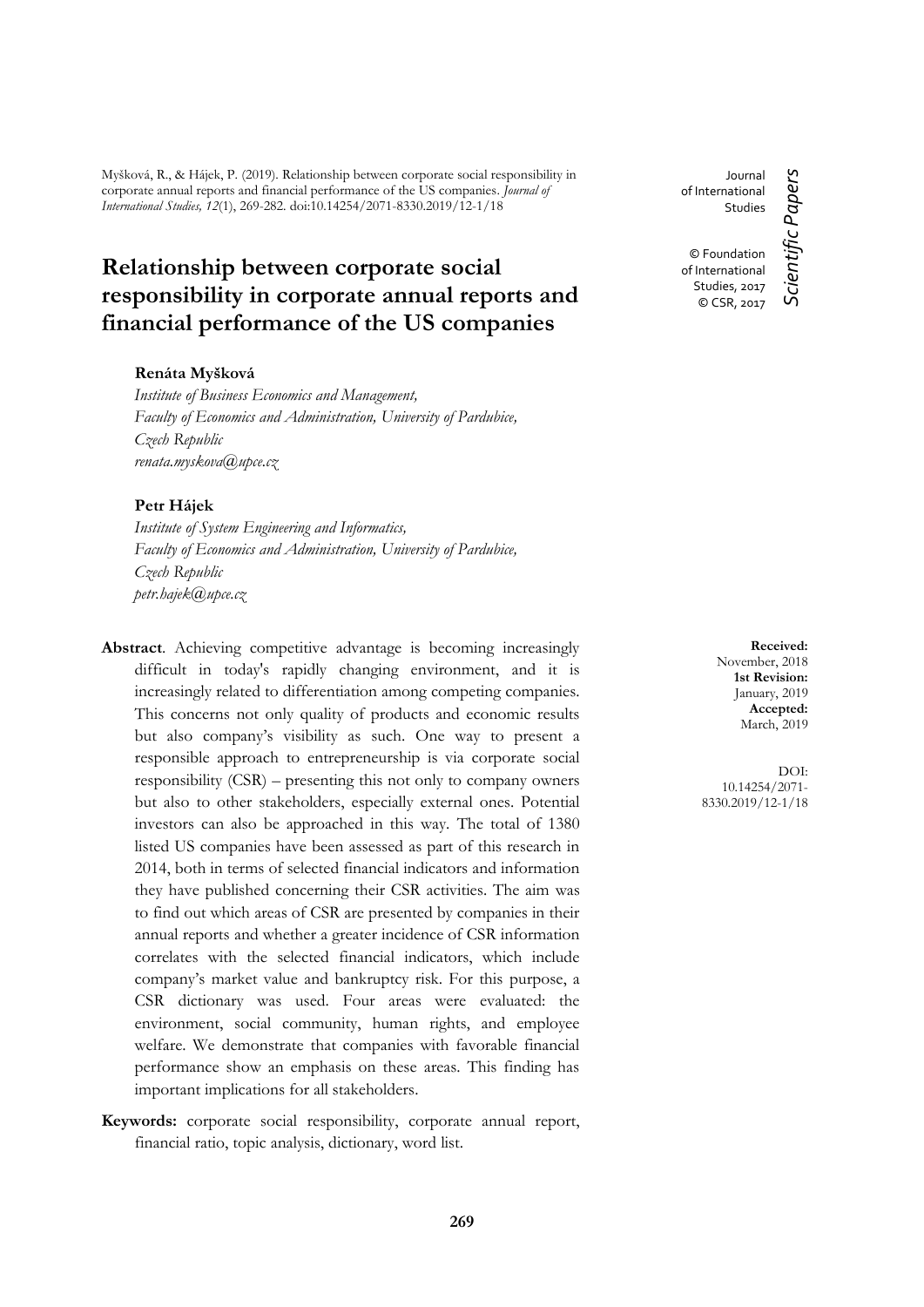#### **JEL Classification:** C34, G31, G33

#### **1. INTRODUCTION**

Not only is corporate social responsibility an important factor in allowing a company to present itself as friendly to the environment and own partners, but it also gives the company an opportunity to differentiate itself in competition and is, therefore, a potential source of competitive advantage. Forbes (2018) presents the statistics on the effect of CSR on consumer purchase decisions in the USA. In the 2016 survey, 32% of the respondents stated that CSR sometimes affected their decisions, while 16% said it had a strong influence on their purchasing decisions. Similarly, the survey of Deloitte (2018) shows that 77% of organizations considered CSR important and 18% even treat it as top priority as reflected in their organizational strategies.

CSR, in simple terms, means a responsible business approach; if a company's workers and, primarily, its external stakeholders do not know of its CSR activities, this results in a company not utilizing a certain aspect of its non-financial potential. This, therefore, produces the need, or rather the necessity, to develop and simultaneously present their CSR activities as much as possible.

On the other hand, it is necessary to link the area of CSR to the area of economics in the sense of companies' financial results and the value of their assets. This means that it is necessary to find and evaluate the indicators with which company activities can be assessed from the financial perspective. Financial analysis, specifically ratio-based indicators, are used for this purpose. There are numerous studies focused on evaluating the relationships between CSR and select financial ratios; these are mentioned in the following section of this paper. Academic literature (Kim et al., 2012) also alleges that it is one thing to actually implement CSR activities and something very different to pretend they have been implemented. It is not possible to argue with this statement, though the goal of this paper is not to prove the truth of whether CSR activities have been conducted but to judge whether companies make information about CSR public and whether there is a relationship between the presence of information on CSR activities and the selected financial ratios. This approach is also unique in the sense that previous studies focusing on text analysis have focused almost exclusively on analyzing sentiment (Hajek et al., 2014; Myskova & Hajek, 2016; Piryani et al., 2017; Myskova & Hajek, 2017). From the published documents, it is possible to determine a whole range of other important information on companies' strategic focus as well as on their relationship to social responsibility – however, one that goes beyond positive and negative tone. Namely, stakeholders can perceive this type of company presentation more positively than the mere tone in the text (Pencle & Malaescu, 2016). Therefore, in this study, we have focused on a company's annual report as the key document for transmitting management's communication to stakeholders. As part of the study, the total of 1380 American companies with stocks listed at stock exchange were evaluated from the perspective of the selected companies' financial ratios and the information they made public concerning their CSR activities. We have hypothesized that companies that present their CSR activities achieve better financial performance because CSR activities promote a sustainable business strategy (Cavaleri & Shabana, 2018) and organizational change (Dobrovič & Timková, 2017).

The remainder of this paper is structured as follows. In section 2, we provide a theoretical background on CSR and its relationship to financial performance. Section 3 introduces the research methods used in the study. In section 4, the empirical results are presented and discussed. Section 5 concludes the paper.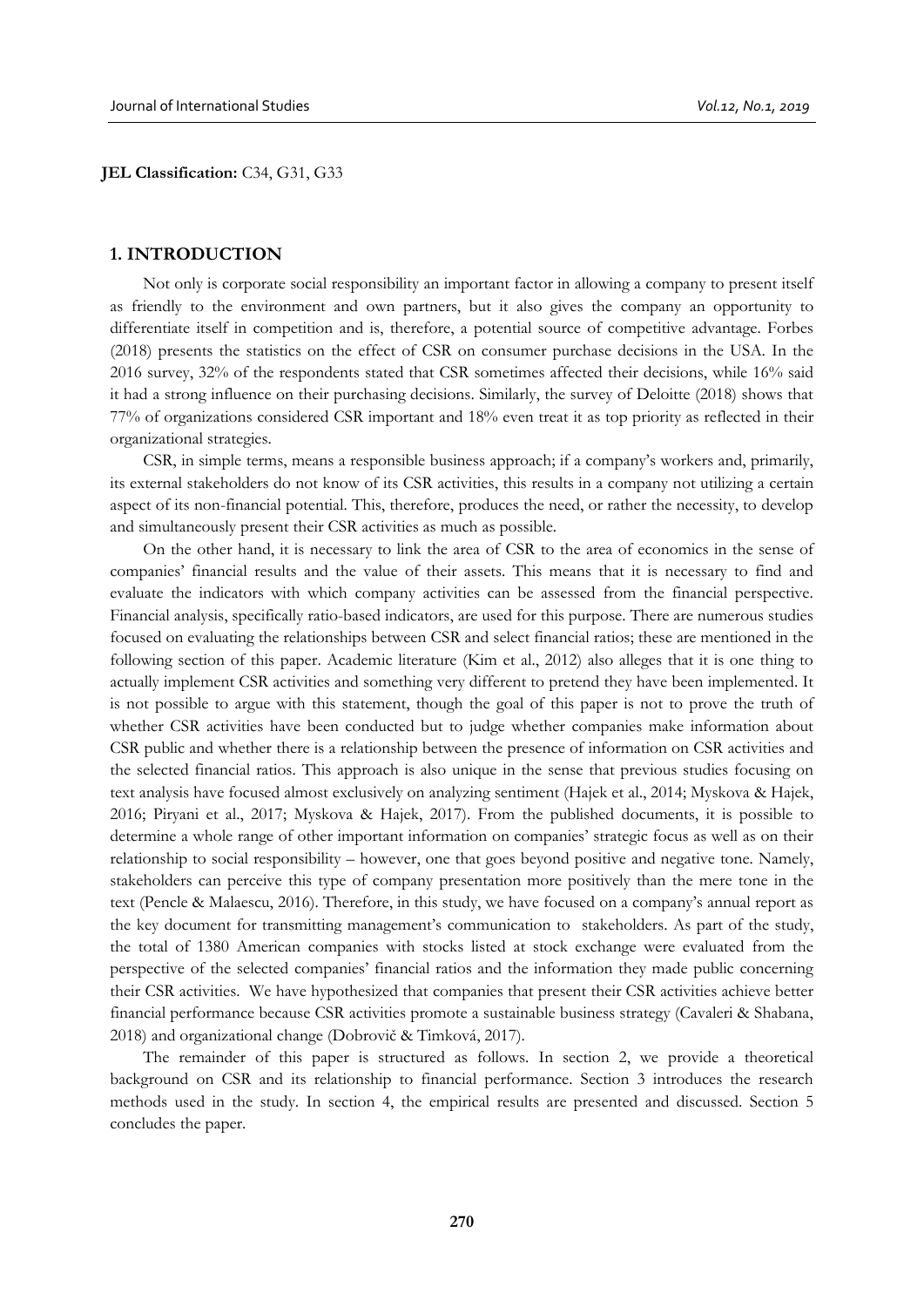# **2. LITERATURE REVIEW**

#### **2.1. The Importance of CSR**

Corporate social responsibility (CSR) means voluntarily integrating social and ecological perspectives into a company's daily activities as well as into its interactions with stakeholders or interested parties. The principle consists of incorporating social and environmental perspectives into company strategy (including the primary focus of creating profit). Corporate social responsibility is linked with responsible business practice, sparing use of resources, and protecting the environment. It includes socially responsible behavior focusing on eliminating social problems (Huffman, 2013) as well as on social initiatives and philanthropic activity (Labuschagne & Brent, 2008; Engert & Baumgartner, 2015).

Van Marrewijk (2003) describes CSR by primarily focusing on companies and their environment. Companies that apply corporate social responsibility in a responsible way are able to achieve better results from business activities, because socially responsible behavior leads to eliminating social problems (Huffman, 2013), develops the abilities to effectively utilize all company resources, and thus provides an advantage over the competition (Torugsa & O'Donohue, 2012). Social initiatives and philanthropic activity are also realized as part of CSR (Labuschagne & Brent, 2008).

Primarily, the reasons for implementing CSR can be seen in outperforming the competition, strengthening company reputation and credibility (Archel et al., 2011; Contrafatto, 2014), the necessity of paying attention to the environment and respecting the relevant norms on environmental protection. Schreck (2011) makes a connection between CSR activity and improving company competitiveness. It is possible to develop a competitive advantage by engaging in a number of environmentally focused activities (Porter & Van der Linde, 1995; Sarkis, 2009; Rajnoha & Lesníková, 2016), including creating ecological supply chains (Wolf, 2014; Agan et al., 2016). External pressure for institutionalizing sustainability is also reflected in the area of CSR, but because more and more companies are engaging in CSR activities, the benefits of implementing relating activities are decreasing (Flammer, 2013). Again, all this emphasizes the need to present CSR activities and focus on obtaining advantages that are perhaps not measurable in the present but may be seen only in the future.

## **2.2. Interconnection Between the Corporate Financial Perspective and CSR Activities**

Lagoarde-Segot (2018) states that the financial system is meant to ensure that income is spent properly (consumption) on the basis of liquidity; to make sure that capital is used on suitable investments, including the use of loans; and also to create suitable conditions for dealing with unpredictable events that exist between the need for liquidity and the need for credit. According to this author, developing financial knowledge should, however, start with acknowledging diversity in methods of coordination and the methods by which the environment and institutions model the skills that participants use to enter into contact with third parties. It is thus clear that financial management is also closely linked with other company activities, including CSR activities. Another important area where it is necessary to accept the interconnection of a company's financial perspective with its achievement of excellence and sustainability is strategic management and strategy creation, primarily business strategy (Cavaleri & Shabana, 2018). It has been shown that the process of planning changes, checking upon changes, and the time needed to implement changes have an important role and a major effect on the ultimate success or failure of change in a company (Dobrovič & Timková, 2017).

The relationship between implementing CSR and achieving financial results has been examined in a number of academic studies, often on the basis of evaluating ratio-based financial indicators. However,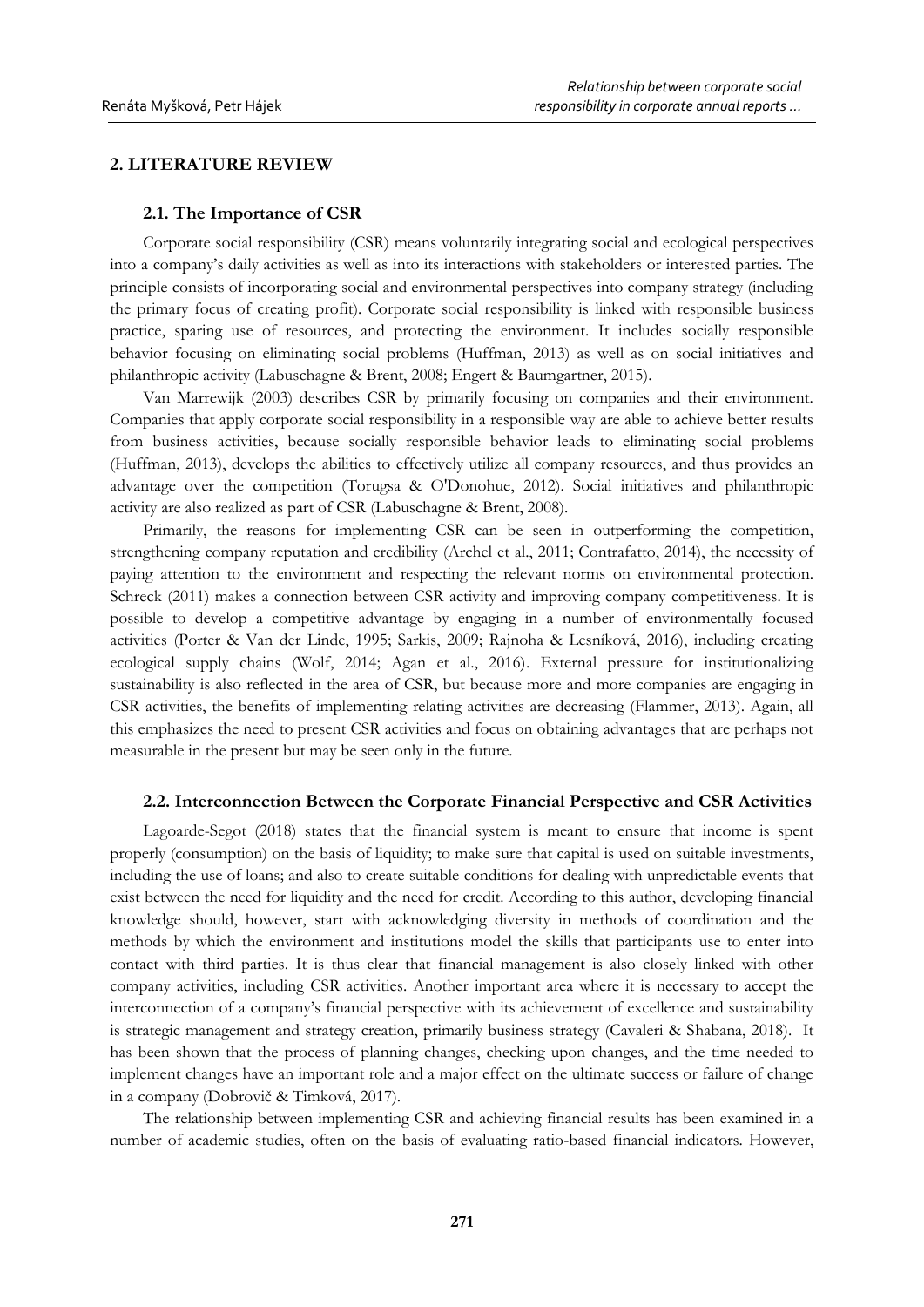the results of academic studies are not clear-cut, which is pointed out in Javed et al. (2016) and Seele and Gatti, (2015).

A positive relationship between CSR activities and financial performance has been described by Weber (2008), Wagner (2010), and Di Segni et al. (2015), for example. Reverte et al., (2016) have described CSR's positive influence on financial results.

Financial ratios dealing with profitability, primarily ROA and ROE, are used frequently to evaluate CSR's influence (Kimmel et al., 2013). Turban and Greening (1996) found a positive relationship between CSR and ROA for large companies; Galbreath (2006) similarly alleged in a study on Australian companies that CSR is positively linked to financial results as measured by both ROA and return on equity (ROE). On the other hand, Cowen et al. (1987) described a negative relationship between CSR and ROE; similarly, Friedman (1970) and Becchetti and Ciciretti (2009) describe a negative relationship between CSR and corporate financial performance. According to Crisóstomo (2011), there are positive, negative, and neutral arguments relating to the relationship between CSR and companies' financial performance. At the same time, there are also studies alleging that CSR has an insignificant influence on business performance (Surroca et al. 2010).

Simionescu (2016) indicated that most of the variation in financial performance is explained by the book-to-market ratio and the cash-to-assets ratio. Bayaraa (2017) states that ROA has more determinants than ROE and ROS, such as earnings per share, and that return on costs has a positive impact.

Brammer et al. (2006) also conducted research focused on the relationship of CSR and company market value and came to the conclusion that there is an inverse (negative) relationship between CSR and market value.

It is also important to take into consideration that the consumption of a certain amount of resources is connected to CSR. However, according to Engert and Baumartner (2015), certain companies may not be able or willing to invest in this area.

## **3. METHODOLOGY**

For the study, we selected 1380 companies along with their annual reports for 2014. These companies were subjected to both financial analyses as well as to an analysis of word occurrence in relation to ratio values. The reason for using data from 2014 is the fact that a paid database was used; it was acquired as part of the project and provides a comprehensive group of companies, which means that there is no problem with the sample being representative. As noted by Myskova & Hajek (2017), investor sentiment has been more optimistic since 2013, as compared with previous years. This is explained by the growth of major U.S. stock exchanges. Importantly, this trend is reported to remain to the present day.

The following research questions were the starting point for conducting the study.

- 1. Is there a correlation between information on CSR and the selected ratios?
- 2. How do the companies being examined present information about CSR in relationship to the values that were achieved for the selected financial ratios?
- 3. Do the companies that provide more information about CSR have higher average market and book values?
- 4. Overall, is there a correlation between information about CSR and the companies' overall financial performance?

To evaluate the companies' approach to CSR, we used a recently developed CSR dictionary (Pencle & Malaescu, 2016). This dictionary covers four CSR topics: (1) employees (human resources, 319 words); (2) society and community (174 words); (3) the environment (451 words); and human rights (297 words).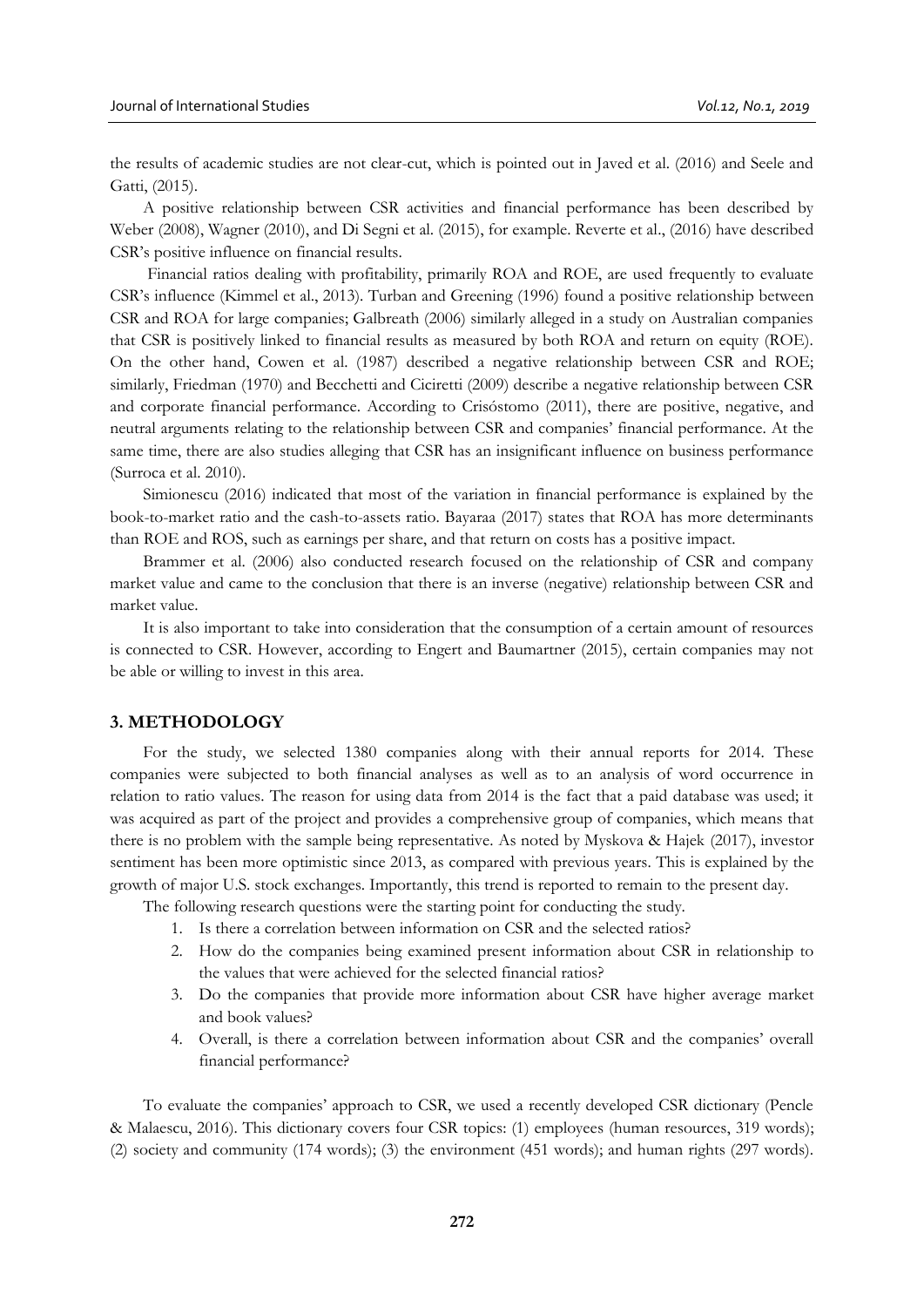This dictionary is available at https://provalisresearch.com/Download/CSR.zip. In the study by Pencle and Malaescu (2016), it was demonstrated that this dictionary can be used effectively to evaluate a firm's attitude to CSR by using IPO prospectuses as the source of textual data. Here, we used the dictionary to study attitudes to CSR based on the text comments provided by managers in their annual reports. These texts are suitable for such analysis because they include discussion on business strategy, recent events, labor issues, social and environmental risks, etc.

The annual reports (10-K forms) of 1380 US companies were drawn from the database of the U.S. Securities and Exchange Commission (SEC; www.sec.gov). As in previous research (Engelberg et al., 2012; Hajek & Henriques, 2017), we calculated the raw frequency of the words in each word category (topic) and divided these frequencies by the overall number of words in the annual reports. Thus, relative frequencies that take the length of the annual reports into consideration were obtained. Only companies listed on the Nasdaq or New York Stock Exchange (NYSE) were included, with average market capitalization of 10,862 mil. USD. This is, the companies were highly liquid and had a high market capitalization. Given the strong dependency of financial indicators on industry category, only nonfinancial companies were included, with the majority of companies categorized in manufacturing industry.

A more detailed description of the types of activities examined can be presented as follows: a focus on eliminating corruption; transparency; good relationships and communication with customers, stockholders, and commercial partners; respecting intellectual property rights; strict adherence to human rights; maintaining work standards; and philanthropy. From the environmental perspective, examples of the issues examined include ecological certification, ecological politics, recycling, and conservation of the natural resources being used.

When selecting financial ratios, it was taken into account that academic literature and the studies presented did not clearly indicate a preferred ratio for assessing CSR benefits from the financial perspective. Therefore, the ratios that are used for studying and evaluating the selected companies cover the areas of debt (the book debt-to-capital ratio), profitability (ROA, ROE, and ROS), activity (the asset turnover ratio), solvency (NWC/TA), and market value.

The book debt-to-capital ratio – the ratio of debt to the company's capital – essentially expresses the willingness to finance the company's activities with external capital, which is prioritized over its own resources as a source of financing. This thus specifies the level of risk for stockholders. It is considered a test of financial standing and a measure of creditworthiness; it also makes it possible to judge whether a company can meet its obligations. It generally holds that the higher this ratio, the higher the risk for stockholders and creditors, though it is always necessary to make allowances for the actual industry, the company's life phase, and other specific aspects. Nonetheless, companies with a higher level of debt will need a stable flow of money; therefore, a ratio value of 0.6 was selected as the threshold value.

Return on equity (ROE) is a commonly used profitability ratio. It was selected as an indicator of how much equity is being increased using earnings after taxes. Because the companies are not active in just one sector, it is not possible to judge ROE in regards to the sector, but we can start with the fact that this value should equal more than 12% in stable economies (Komanshie, 2014). This ratio was monitored because it measures the effectiveness with which a company uses the owners' capital – it clearly expresses how much net profit is generated per CZK of the capital invested by stockholders. However, a higher ROE value does not necessarily mean better financial performance for a company, because it could be the result of a strong financial leverage effect, and having too much financial leverage is dangerous for solvency. Nonetheless, the equity's profitability should always be higher than the possible yield of an investment with the same risk or, for example, the average yearly return on five-year state bonds to maturity.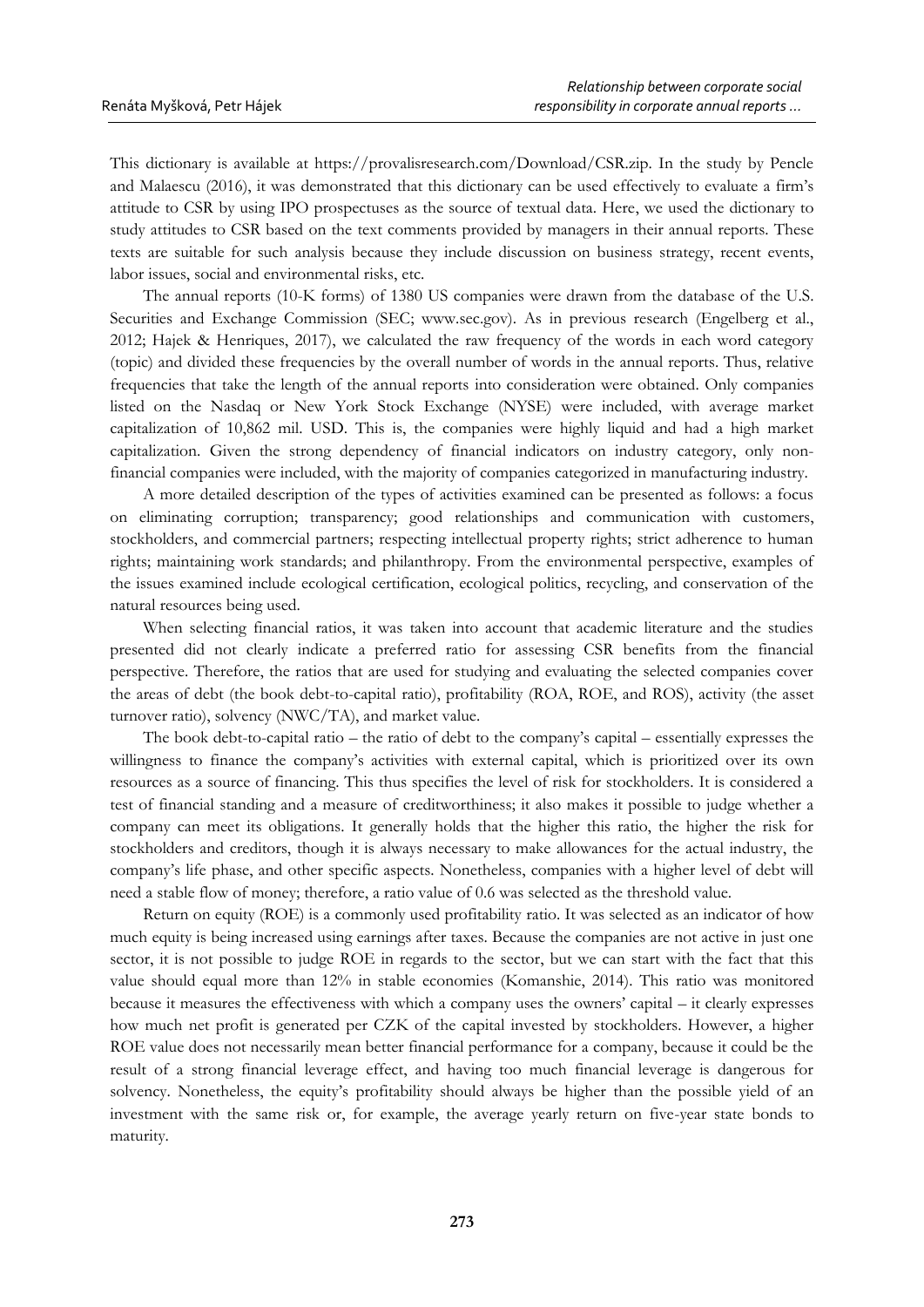The next ratio that was examined – ROS, i.e., return on sales – measures the share of net profit generated per CZK of sales. It was included because a large percent of stakeholders consider market growth an essential measure of company success, even though it is always only possible to evaluate this ratio in a relative context. This is because a low value for this ratio if it occurs along with a fast turnover of goods and a high total sales volume, can be more favorable than a high value accompanied by a slow turnover of goods and low total sales. For a more precise interpretation of the ratio, it is necessary to either know a given company's long-term prospects for its developmental trend and the value of the relevant sector or to judge it in conjunction with other ratios. Therefore, the total assets turnover ratio has been selected as the other indicator; this is the ratio of turnover to overall assets and assesses how effectively an organization's overall assets are being used. Its value should be higher than 1 for one accounting period (1 year).

Total Assets Turnover (S/TA) represents the effectiveness of the use of total assets, indicating how effectively assets are deployed in generating revenue. If the value of the indicator fluctuates below the industry average, revenue-generating activities should be strengthened, or it is necessary to reduce the investment or to sell some assets.

Net working capital (NWC) represents the resources able to be used to cover expenses in the event of an unexpected negative occurrence (Sedláček, 2011). NWC is considered an indicator of short-term liquidity, expressing how much of the operating assets will be available to the company when it meets all its short-term liabilities. A principle of financial management suggests that it is necessary to cover shortterm assets with short-term liabilities, as there is no increase in the cost of securing short-term assets. NWC therefore indicates the value of short-term assets covered by long-term liabilities. It can also be said that it represents resources that generate company's revenue. For evaluating this, the percentage of net working capital to assets is used (NWC/TA), which expresses the amount of NWC contained in the assets. For manufacturing companies, the ratio should show values in the range of 10-15%.

The last ratio that was selected is price book value (PBV); it measures stock's market price to book price. If its value is greater than 1, the company's market value is greater than the book value of its equity, which represents a company's sufficient potential ability for asset reproduction value regarding the amount of business risk and the volume of share capital. The data's basic descriptive statistics are listed in Table 1. In addition to the above-mentioned financial ratios, we also included the *Z*-score indicator of overall financial performance, as described in the following section.

Table 1

| Category                      | Variable         | Mean   | St.Dev. |
|-------------------------------|------------------|--------|---------|
| Profitability                 | <b>ROE</b>       | 0.152  | 2.108   |
|                               | <b>ROS</b>       | 0.057  | 0.491   |
| Activity                      | S/TA             | 0.842  | 11.240  |
| Market                        | <b>PBV</b>       | 6.505  | 54.558  |
| Liquidity                     | NWC/TA           | 0.281  | 3.840   |
| Leverage                      | BD/TA            | 0.482  | 0.202   |
| Overall financial performance | Z-score          | 2.670  | 3.896   |
| CSR areas                     | employee         | 0.0216 | 0.0049  |
|                               | environment      | 0.0350 | 0.0062  |
|                               | human rights     | 0.0191 | 0.0037  |
|                               | social community | 0.0216 | 0.0043  |

Descriptive Statistics for the Financial Ratios and CSR Areas

*Source*: Authors' results. ROE = return on equity,  $S =$  sales,  $TA =$  total assets,  $PBV =$  market price to book value,  $CF =$  cash flow, NWC = net working capital, and  $BD =$  book debt.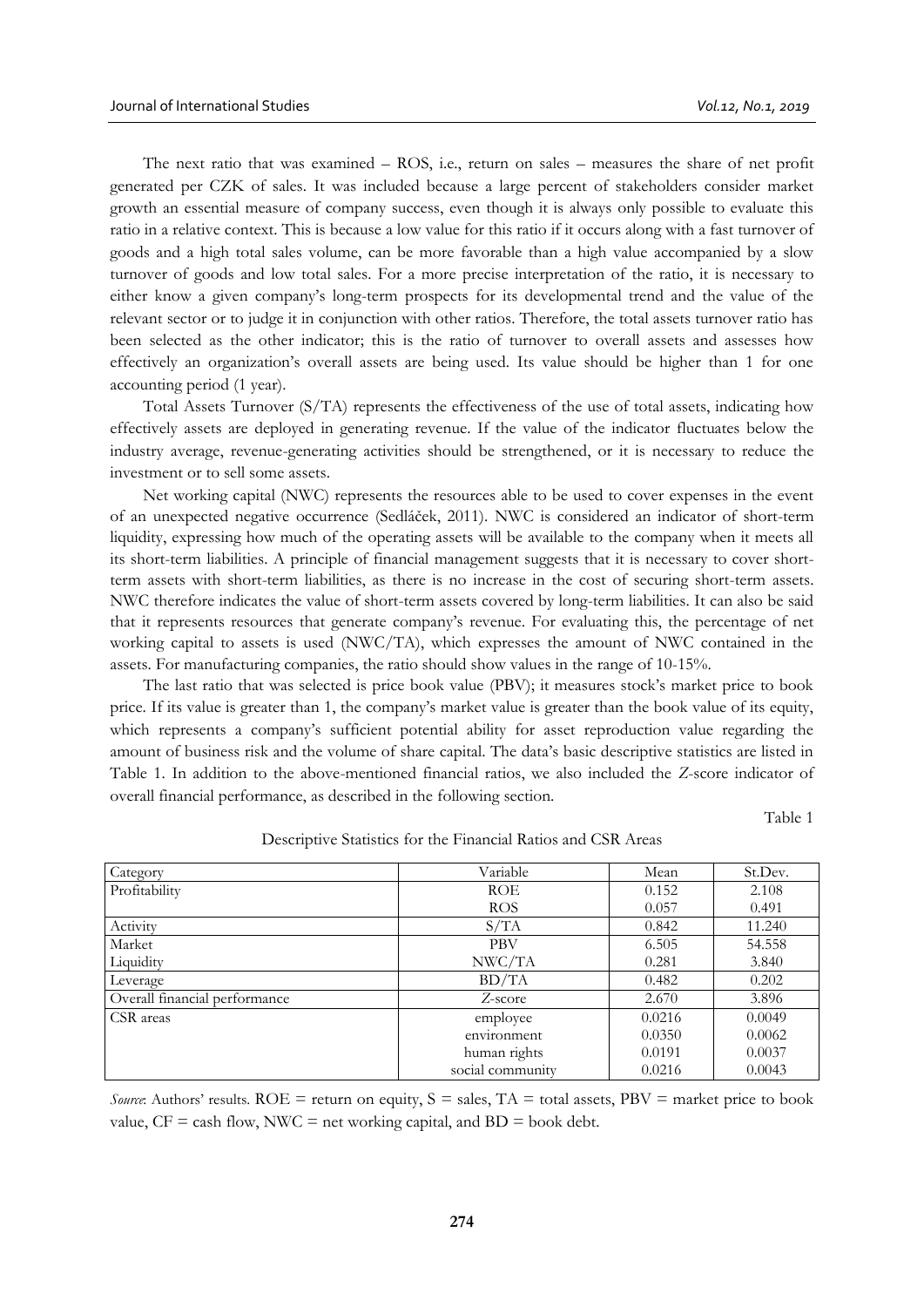# **4. EMPIRICAL RESULTS AND DISCUSSION**

First, we investigated whether there is a significant difference between the attitudes to individual categories of CSR and financial performance. Student's paired *t*-tests were used for this purpose. Individual correlations were judged from the perspective of the values achieved for individual financial ratios, with the companies under investigation divided into two groups using the threshold values of the respective ratio (found in the previous text). For the indicators that were able to have a set value, this value was established using the values recommended in the scientific literature.

The difference between the specified groups of companies is clearly seen in Table 2, with companies having higher debt showing less occurrence of words referring to CSR in the text. Concerning CSR activity categories, the area of the environment is focused on the most, with social and employee activities following next. The order of importance for the areas observed is consistent with that of the companies having debt under the threshold value of 0.6.

Table 2

|                  | BD/TC (Book debt to capital ratio) |                                                        |          |            |  |  |  |  |  |
|------------------|------------------------------------|--------------------------------------------------------|----------|------------|--|--|--|--|--|
| Vocabularv       | average for $\leq 0.6$             | average for $> 0.6$<br>t-statistics<br><i>t</i> -value |          |            |  |  |  |  |  |
| employee         | 0.0217                             | 0.0212                                                 | 1.658    | $0.098*$   |  |  |  |  |  |
| environment      | 0.0353                             | 0.0342                                                 | 2.730    | $0.006***$ |  |  |  |  |  |
| human rights     | 0.0191                             | 0.0192                                                 | $-0.533$ | 0.594      |  |  |  |  |  |
| social community | 0.0218                             | 0.0213                                                 | 1.884    | $0.060*$   |  |  |  |  |  |

Comparing CSR Vocabulary to Financial Performance Using BD/TC

*Source*: Authors' results. \* significantly different at  $p<0.1$ , \*\* at  $p<0.05$ , and \*\*\* at  $p<0.01$ 

Table 3 lists the correlation values in connection with the ROE value. Here, it is again true that the group of companies with a higher return on equity tend to present CSR activities more frequently. Concerning the CSR activity categories, the area of the environment is again emphasized, with the employee and social activities next. The significance of activities aimed at the environment is also clear for companies with lower ROE; the social and employee areas follow in importance.

Table 3

| Inert | arcenge for > 12% | $\alpha v \sim r \alpha \alpha$ to $\epsilon$ 17% | t etatietice | ATO |
|-------|-------------------|---------------------------------------------------|--------------|-----|

Comparing CSR Vocabulary to Financial Performance Using ROE

|                  | ROE.                |                         |              |                 |  |
|------------------|---------------------|-------------------------|--------------|-----------------|--|
| Vocabulary       | average for $>12\%$ | average for $\leq 12\%$ | t-statistics | <i>t</i> -value |  |
| employee         | 0.0221              | 0.0213                  | 3.000        | $0.003***$      |  |
| environment      | 0.0353              | 0.0348                  | 1.204        | 0.229           |  |
| human rights     | 0.0194              | 0.0189                  | 2.318        | $0.021**$       |  |
| social community | 0.0219              | 0.0214                  | 2.098        | $0.036**$       |  |

*Source*: Authors' results. \* significantly different at *p*<0.1, \*\* at *p*<0.05, and \*\*\* at *p*<0.01

The ROS ratio was evaluated only as it concerned an increasing value; namely, it was not possible to establish the threshold value. Therefore, we investigated only significant correlations between the attitudes to individual CSR categories and ROS. Spearman correlation coefficients were used for this purpose. Significant correlations at a level of  $p<0.05$  were obtained for two areas of CSR, i.e., the environment and social community (Table 4).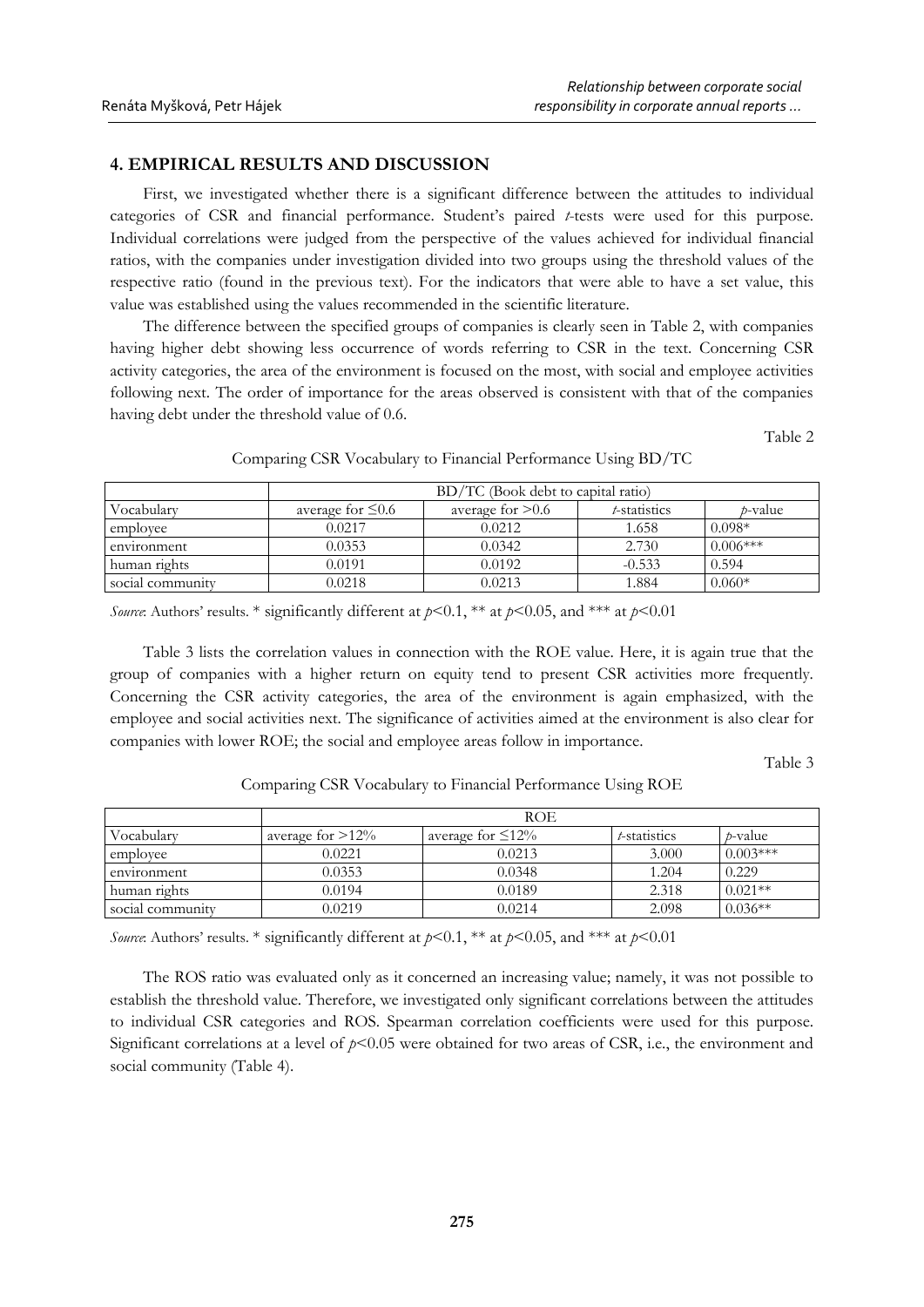Table 4

| Vocabulary       | ROS      |
|------------------|----------|
| employee         | 0.032    |
| environment      | $0.210*$ |
| human rights     | 0.029    |
| social community | $0.148*$ |

Comparing CSR Vocabulary to Financial Performance Using ROS and Correlation Coefficients

*Source*: Authors' results. \* significant correlation at *p*<0.05

The positive correlation between presenting CSR activities and S/TA shows the highest values for the area of the environment (Table 5). Industry average for U.S. non-financial companies was 0.758 in 2014 (U.S. Census Bureau, 2015). Here we used 1 as the threshold value because the recommended values for manufacturing companies are in the range 1-1.5.

Table 5

|  |  | Comparing CSR Vocabulary to Financial Performance Using S/TA |  |
|--|--|--------------------------------------------------------------|--|
|  |  |                                                              |  |

|                  |                | S/TA                 |              |                 |
|------------------|----------------|----------------------|--------------|-----------------|
| Vocabulary       | average for >1 | average for $\leq 1$ | t-statistics | <i>t</i> -value |
| employee         | 0.0225         | 0.0212               | 4.748        | $0.000***$      |
| environment      | 0.0348         | 0.0354               | 1.573        | 0.116           |
| human rights     | 0.0196         | 0.0189               | 3.647        | $0.000***$      |
| social community | 0.0220         | 0.0214               | 2.458        | $0.014**$       |

*Source*: Authors' results. \* significantly different at  $p<0.1$ , \*\* at  $p<0.05$ , and \*\*\* at  $p<0.01$ 

If companies achieved a greater share of NWC/TA, they then focused more on CSR – again, with emphasis on the environment. However, activities are also evident in the social and employee areas. For companies with a lower NWC/TA value, the situation is similar concerning priority, though the order of social activities and employee activities is reversed (Table 6). NWC/TA in the range of 10-15 % reflects a relatively large volume of funds tied to long-term assets (buildings and machines) in non-financial companies. The threshold selected for NWC/TA takes into consideration that if manufacturing companies keep less than 15% of NWC in proportion to its TA, their operation is endangered. The average NWC/TA ratio for U.S. industrial companies is around 12% (Petřík, 2005).

Table 6

Comparing CSR Vocabulary to Financial Performance Using NWC/TA

|                  | NWC/TA              |                         |              |                 |  |
|------------------|---------------------|-------------------------|--------------|-----------------|--|
| Vocabularv       | average for $>0.15$ | average for $\leq 0.15$ | t-statistics | <i>t</i> -value |  |
| employee         | 0.0219              | 0.0210                  | 2.968        | $0.003***$      |  |
| environment      | 0.0357              | 0.0331                  | 7.059        | $0.000***$      |  |
| human rights     | 0.0192              | 0.0188                  | 2.130        | $0.033**$       |  |
| social community | 0.0220              | 0.0207                  | 4.978        | $0.000***$      |  |

*Source*: Authors' results. \* significantly different at *p*<0.1, \*\* at *p*<0.05, and \*\*\* at *p*<0.01

From Table 7, it is clear that companies whose market value is greater than their book value present CSR activity more often than companies with a PBV less than 1. In both groups, there is still a clear emphasis on environmental activity.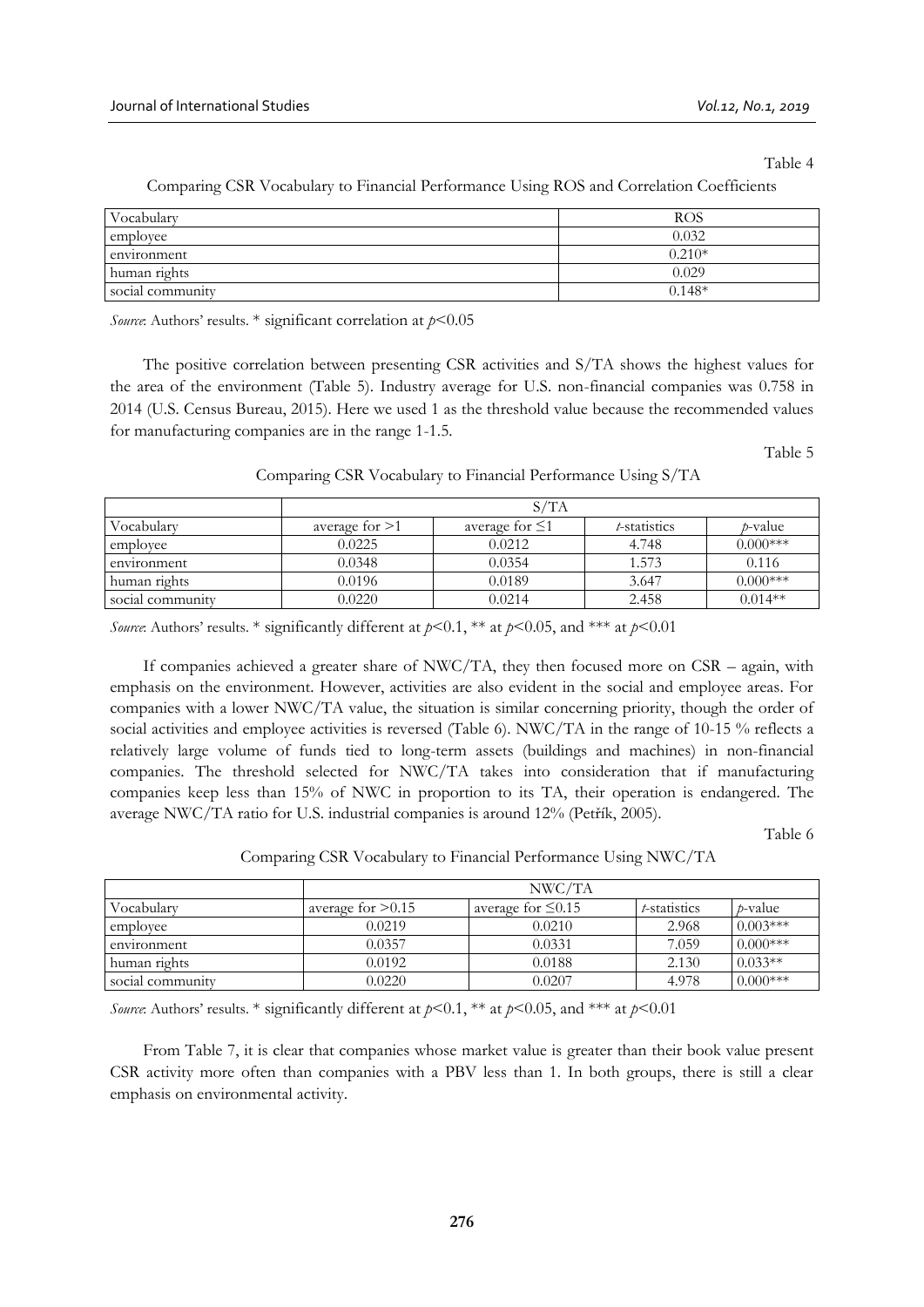Table 7

|                  |                  | <b>PBV</b>           |              |                 |
|------------------|------------------|----------------------|--------------|-----------------|
| Vocabularv       | average for $>1$ | average for $\leq 1$ | t-statistics | <i>t</i> -value |
| employee         | 0.0218           | 0.0207               | 2.654        | $0.008***$      |
| environment      | 0.0353           | 0.0333               | 4.072        | $0.000***$      |
| human rights     | 0.0192           | 0.0186               | 1.892        | $0.059*$        |
| social community | 0.0219           | 0.0202               | 4.841        | $0.000$ ***     |

Comparing CSR Vocabulary to Financial Performance Using PBV

*Source*: Authors' results. \* significantly different at  $p<0.1$ , \*\* at  $p<0.05$ , and \*\*\* at  $p<0.01$ 

From all the comparisons conducted, it can be seen that the area of human rights is described the least, which is most likely linked to the fact that this is an area handled by legislation, and violating human rights is closely watched not only by government institutions but also by other stakeholders. Therefore, company management considers activity in this area more or less obvious and highlights only specific information from this area.

The answer to the question of whether there is a correlation between information on CSR activities and the selected financial ratios is affirmative. If we simplified the financial analysis explanation so that we consider higher values to be positive for all ratios, with the exception of book debt-to-capital, we can also then comment on the correlations between values of the monitored ratios and the occurrence of information concerning CSR activities.

Considering the degree of debt and its possible increase as a result of expenses on CSR activity, the results correspond to the fact that companies with high debt implement CSR activities in a limited way; therefore, they can also only present them in a limited way.

Conversely, other ratios – primarily profitability ratios – show a positive correlation in all the areas examined, and a more detailed presentation of CSR activities is clearly linked to an increasing value for the S/TA ratio. High sales enable companies to develop their CSR, with this also appearing in annual report commentary.

Networking capital to overall assets often tends to be judged only from the financial perspective and from the viewpoint of eliminating possible risk; therefore, management supports maximizing this and understands that working capital generates company value. A result of developing CSR activities is that CSR helps to limit the occurrence of certain risks, which actually has an additional positive influence on the amount of net working capital. The positive correlation between both variables corresponds to this.

There is a clear significant positive correlation between PBV and the number of comments about CSR for all the areas examined. From this, it can be deduced that management at successful companies with a growing market value is aware of the necessity not only of developing CSR but also of presenting their activities.

We applied the Altman *Z*-score model to evaluate the companies' overall financial performance. This model is predominantly used to assess the financial health of US companies. More precisely, we used the version of the model specifically developed for US public manufacturing companies. Therefore, this model conforms to the companies assessed in this study. In fact, this model works as a predictor of financial distress. Thus, a higher *Z*-score also denotes a higher probability of survival over the next several years (the accuracy of this model is reported to be high – up to three years in advance). The Altman *Z*score model can be calculated using the following equation:

$$
Z = 1.2 x_1 + 1.4 x_2 + 3.3 x_3 + 0.6 x_4 + 1.0 x_5,
$$
\n<sup>(1)</sup>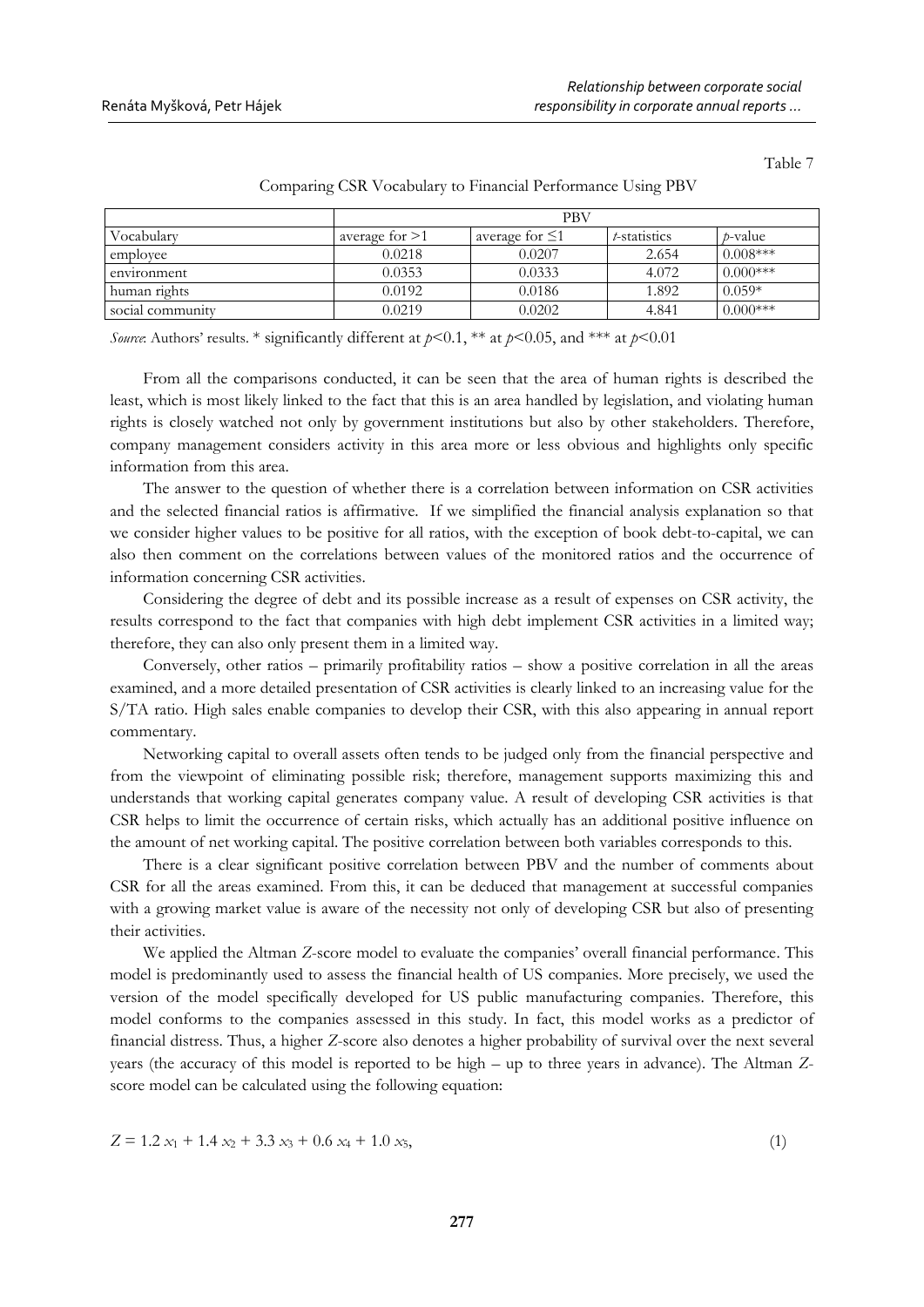where  $x_1$  denotes working capital/total assets,  $x_2$  represents retained earnings/total assets,  $x_3$  is earnings before interest and tax/total assets, *x*4 denotes the book value of equities/book value of total liabilities, and *x*<sup>5</sup> represents sales/total assets. The following categorization is recommended for the *Z*-score value: if  $Z \ge 3.00$ , the company is in the "safe zone" (a financially strong company); if  $1.80 \le Z \le 2.99$ , this indicates the "gray zone" (a company with certain financial difficulties); and if  $Z \le 1.80$ , it is in the "distress zone" (serious financial problems, endangered by bankruptcy). After calculating the *Z*-score values, the companies in our dataset were classified into the following categories: 29.8% in the "safe zone," 38.8% in the "gray zone," 27.5% in the "distress zone," and at least one ratio in Eq. (1) was missing for 3.9%. The *Z-*score categories are compared in Table 8 in terms of CSR variables.

Table 8

|                  |             | Z-score         |                      |            |
|------------------|-------------|-----------------|----------------------|------------|
|                  | average for | average for     | <i>t</i> -statistics | $p$ -value |
| Vocabularv       | "safe zone" | "grey zone"     |                      |            |
| employee         | 0.0227      | 0.0217          | 2.911                | $0.004***$ |
| environment      | 0.0355      | 0.0356          | $-0.224$             | 0.823      |
| human rights     | 0.0197      | 0.0190          | 3.014                | $0.003***$ |
| social community | 0.0221      | 0.0218          | 1.368                | 0.172      |
|                  | average for | average for     | <i>t</i> -statistics | $p$ -value |
|                  | "grey zone" | "distress zone" |                      |            |
| employee         | 0.0217      | 0.0204          | 4.316                | $0.000***$ |
| environment      | 0.0356      | 0.0340          | 3.523                | $0.000***$ |
| human rights     | 0.0190      | 0.0185          | 2.151                | $0.032**$  |
| social community | 0.0218      | 0.0210          | 2.572                | $0.010**$  |
|                  | average for | average for     | <i>t</i> -statistics | $p$ -value |
|                  | "safe zone" | "distress zone" |                      |            |
| employee         | 0.0227      | 0.0204          | 6.172                | $0.000***$ |
| environment      | 0.0355      | 0.0340          | 3.248                | $0.001***$ |
| human rights     | 0.0197      | 0.0185          | 4.462                | $0.000***$ |
| social community | 0.0221      | 0.0210          | 3.431                | $0.001***$ |

Comparing CSR Vocabulary to Financial Performance Using the *Z*-score

*Source*: Authors' results. \* significantly different at  $p<0.1$ , \*\* at  $p<0.05$ , and \*\*\* at  $p<0.01$ 

The results show that companies in the "distress zone" have significantly lower frequencies of CSR terms in their annual reports when compared with the "gray zone" and a "safe zone," respectively. This suggests that companies focusing on CSR have a significantly lower probability of bankruptcy than the remaining companies. This also conforms to our previous results and clearly demonstrates the positive relationship between a focus on CSR activities and corporate financial performance.

Finally, the effect of CSR vocabulary on *Z*-score values was investigated. A general linear model was employed for this task, including the context of the annual reports' concepts as control variables. The concepts represent the main topics of the annual reports under investigation. To find the concept values, we used latent dirichlet allocation (LDA) (Blei et al., 2003), a generative probabilistic model for detecting a mixture of hidden topics. The experiment was performed in the Stanford Topic Modeling Toolbox 0.4.0. First, text pre-processing was conducted, including tokenization, conversion of tokens to lower case letters and stop words removal. To determine the number of concepts, we used perplexity indicator, which represents the number of equiprobable word choices on unseen data. Using a rule of thumb, we selected six concepts for which the perplexity started to decrease. Using the words with largest weights, we were able to label those concepts as follows: (1) corporate restructuring, (2) investment policy, (3) technology, (4) foreign market, (5) financial policy and (6) accounting principles. These were used to model the context of CSR vocabulary in the general linear model. Another problem to be addressed was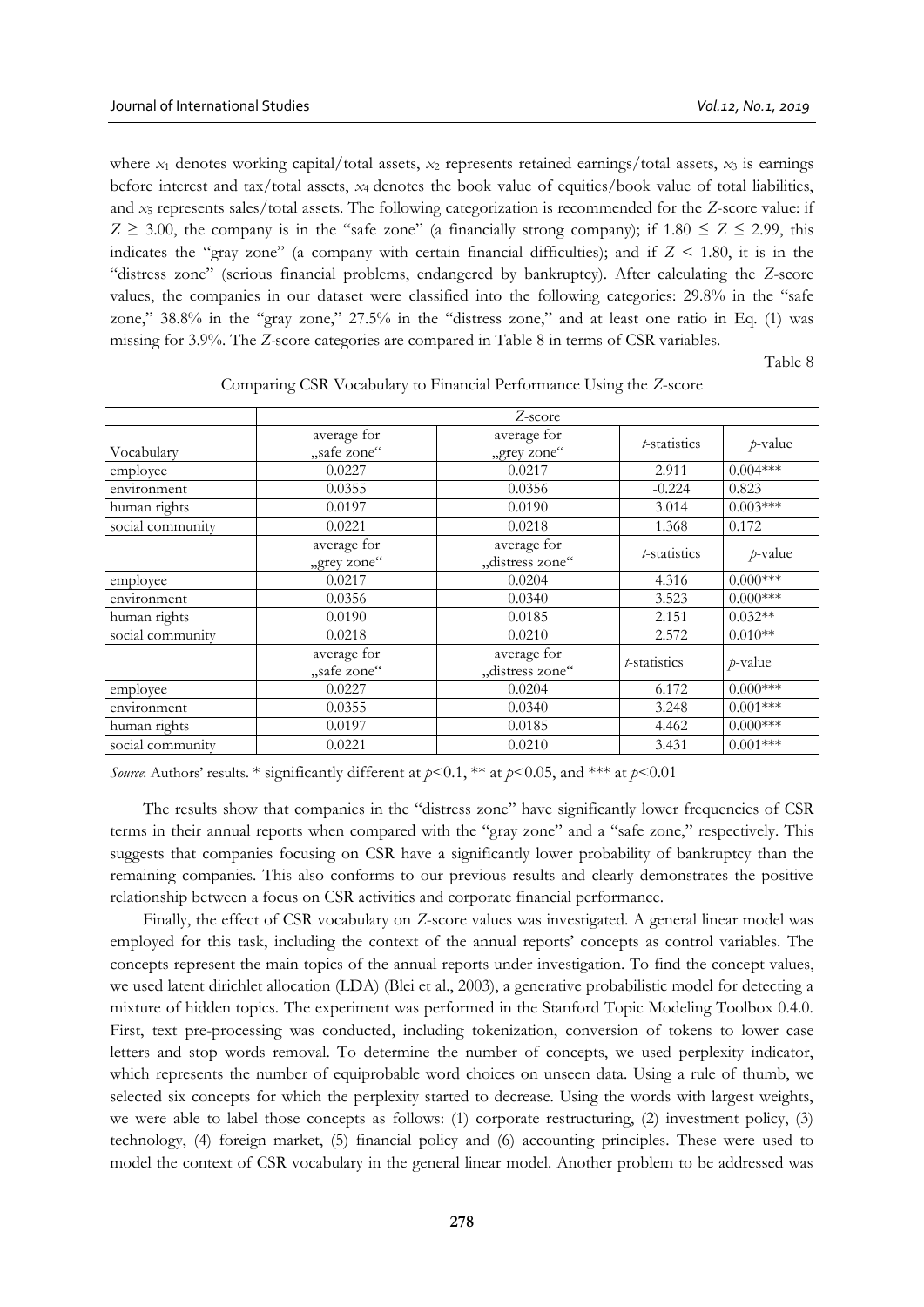multicollinearity. Using the variance inflation factor, we detected strong correlations among CSR topics. More precisely, employee, human rights and social community topics exhibited strong correlations. Therefore, factor analysis based on maximum likelihood estimates was used to obtain a factor (called CSR – social) representing the three intercorrelated variables. Other standard tests were performed to avoid heteroscedasticity (the Levene's test), non-normality of unstandardized residuals (the Shapiro-Wilk test) and first order linear auto-correlation (the Durbin-Watson statistics).

The results of the general linear model are presented in Table 9. The value of R2 suggest that we were able to explain about 22% of the variance in *Z*-score using the CSR vocabularies and annual reports' concepts. CSR – environment topic was not a significant determinant, whereas CSR – social had significantly positive effect on the *Z*-score values. This corroborates our previous findings based on the results in Table 8. Other significantly positive determinants included investment policy and foreign market. In contrast, corporate restructuring and financial policy topics indicated a decrease in the *Z*-score values.

Table 9

|                       | $\text{coef. } b$ | std. b | t-statistics | <i>p</i> -value |
|-----------------------|-------------------|--------|--------------|-----------------|
| intercept             | 1.546             | 0.482  | 3.206        | $0.001***$      |
| CSR - environment     | $-5.244$          | 9.676  | $-0.542$     | 0.588           |
| CSR - social          | 79.442            | 14.553 | 5.459        | $0.000***$      |
| corp. restructuring   | $-19.923$         | 10.351 | $-1.925$     | $0.054*$        |
| invest. policy        | 22.905            | 1.922  | 11.917       | $0.000***$      |
| technology            | $-2.415$          | 1.916  | $-1.261$     | 0.208           |
| foreign market        | 19.100            | 2.015  | 9.479        | $0.000***$      |
| financial policy      | $-9.058$          | 1.862  | $-4.864$     | $0.000***$      |
| accounting principles | $-0.738$          | 1.832  | $-0.403$     | 0.687           |
| $R^2$                 | 0.223             |        |              |                 |
| $R^2$ – adj.          | 0.219             |        |              |                 |
| N                     | 1380              |        |              |                 |

Effect of CSR Vocabulary on *Z*-score in the Context of Annual Reports' Concepts

*Source*: Authors' results. \* significant at  $p<0.1$ , \*\* at  $p<0.05$ , and \*\*\* at  $p<0.01$ 

## **5. CONCLUSION**

Comments on CSR activities are presented in the annual reports of the companies under examination, and the analysis results show that there is a correlation between financial results assessed according to the selected ratios from financial analysis and the number of information companies present concerning CSR. Worse financial results are linked to less information on CSR. An inverse relationship was confirmed for debt and information on CSR activities. However, from the financial perspective, it is appropriate to add that a company having greater debt does not necessarily present a problem. Conversely, it is possible to increase the overall profitability of a company's equity by increasing its debt. This relationship can positively influence a company's market value. On the other hand, it impossible to overlook the risk linked to financial instability. Companies with better results have more comments concerning CSR and focus primarily on the environment and employees. Without regard to company results, the least attention is paid to the area of human rights, which is clearly linked to the fact that this issue is relatively extensively regulated by legislation, so activity in this area need not be emphasized.

For a comprehensive assessment of the relationship between informing stakeholders concerning CSR activities and the companies' financial outcomes, the Altman Z-score was used as an index of a company's credit strength.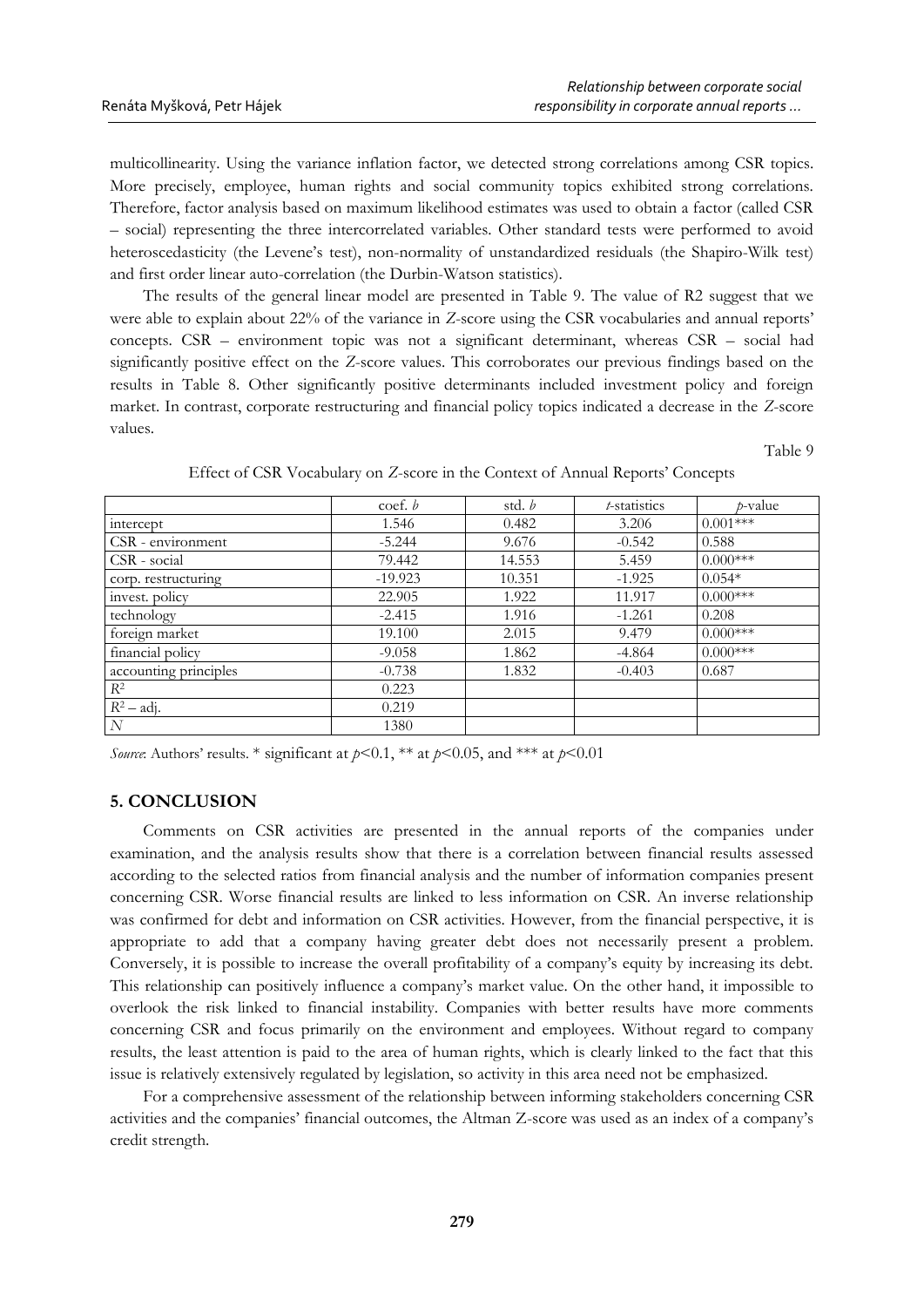Evaluating text information in conjunction with the Altman Z-score showed that the companies evaluated as financially healthy – or at least located in the "gray zone" – using this cumulative method present more information on CSR activities in their annual reports. This corresponds to the analyses conducted and provides support for a positive relationship between CSR and corporate financial performance.

Communication about CSR activities was assessed only according to the companies' annual reports. Thus, the existence of other tools or sources of communication, e.g., company websites, newsletters, social media sites, etc., have not been precluded. External communication was given preference in this paper, though it cannot be assumed that all employees – as one of the groups of stakeholders – are interested in the information contained in the annual reports. Communication about CSR activities should be conducted not only externally, but also internally.

The strategic impact of CSR activities is also important. CSR should be understood as part of a corporate strategy because CSR supports the creation of productive relationships with stakeholders that represent different social and environmental needs. Therefore, all CSR activities need to be considered as significant long-term activities that need to be taken into account in business objectives and for which financial resources must be secured.

Our current research has focused on U.S. publicly-traded companies and uses data from annual reports for 2014. In recent years, there has been pressure on corporate social behavior and the development of CSR activities has intensified in the U.S., with the need for a sufficient presentation. Similarly, this is also the case in European countries, where separate reports focusing on the presentation of sustainable development and related CSR activities are gradually being developed. Currently, annual reports remains a key source of information about CSR implementation and its impact on business results. Economically, as a result of globalization, conditions are similar in America and Europe, so it can be assumed that the findings of this study can also be exploited in other countries.

#### **ACKNOWLEDGEMENT**

This work was supported by Grant No: GA16-19590S, a scientific research project of the Czech Science Foundation.

## **REFERENCES**

- Agan, Y., Kuzey, C., Acar, M. F., & Açıkgoz, A. (2016). The relationships between corporate social responsibility, environmental supplier development, and firm performance. *J. Clean. Prod., 112*, 1872-1881.
- Archel, P., Husillos, J., & Spence, C. (2011). The institutionalization of unaccountability: loading the dice of Corporate Social Responsibility discourse. *Acc. Organ. Soc., 36*(6), 327-343.
- Bayaraa, B. (2017). Financial performance determinants of organizations: The case of Mongolian companies. *Journal of Competitiveness, 9*(3), 22-33[. https://doi.org/10.7441/joc.2017.03.02](https://doi.org/10.7441/joc.2017.03.02)
- Becchetti, L., & Ciciretti, R. (2009). Corporate social responsibility and stock market performance. *Appl. Fin. Econ., 19*(16), 1283-1293.
- Blei, D. M., Ng, A. Y., & Jordan, M. I. (2003). Latent dirichlet allocation. *Journal of Machine Learning Research*, *3*(1), 993- 1022.
- Brammer, S., Brooks, C., & Pavelin, S. (2006). Corporate social performance and stock returns: UK evidence from disaggregate measures. *Financial Management, 35*(3), 97-116.

Cavaleri, S., & Shabana, K. (2018). Rethinking sustainability strategies. *Journal of Strategy and Management, 11*(1), 2-17.

Contrafatto, M. (2014). The institutionalization of social and environmental reporting: an Italian narrative. *Account. Organ. Soc., 39*(6), 414-432.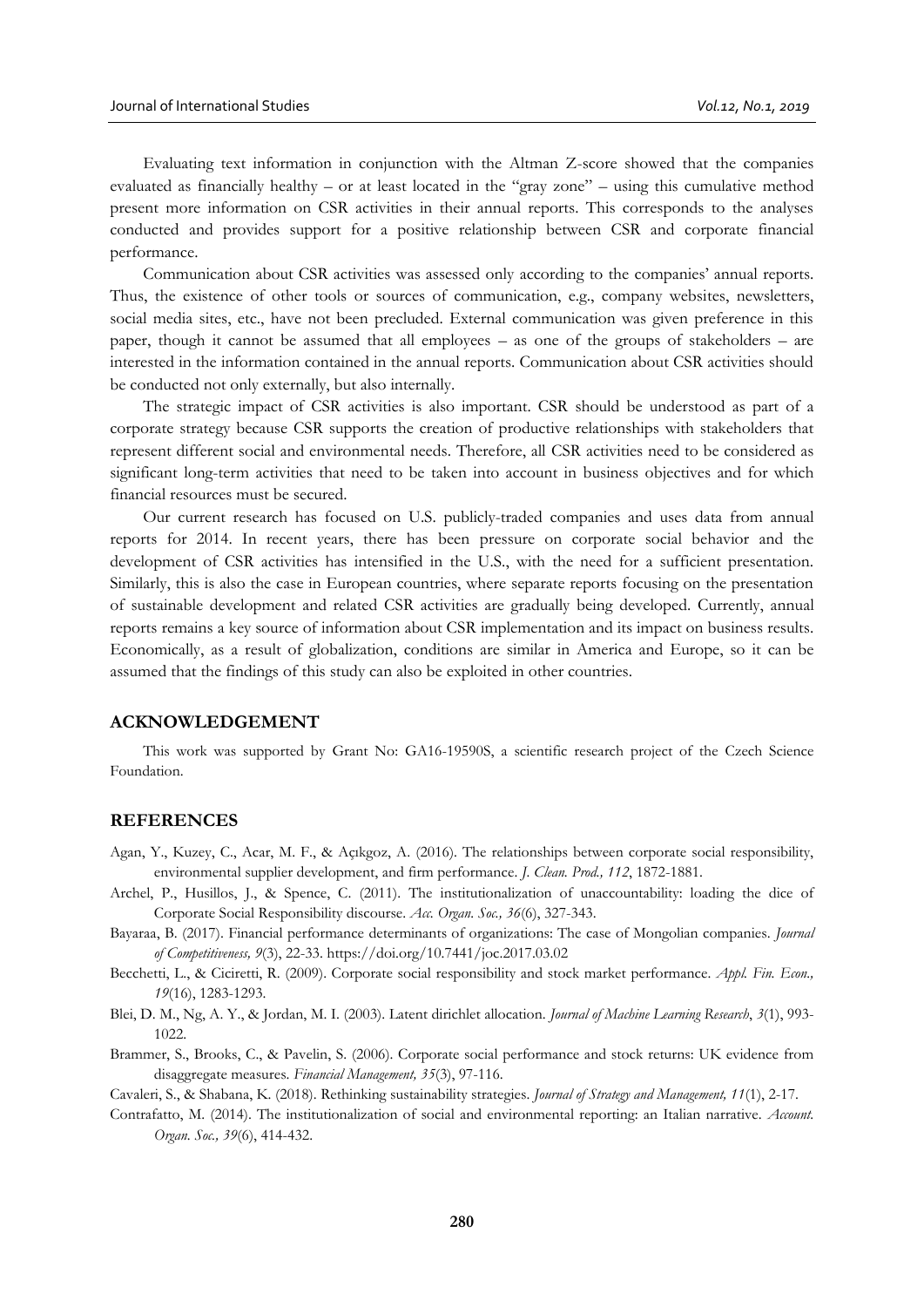- Cowen, S. S., Ferreri, L. B., & Parker, L. D. (1987). The impact of corporate characteristics on social responsibility disclosure: a typology and frequency-based analysis. *Acc. Organ. Soc., 12*, 111-222.
- Crisóstomo, V. L., Freire F. S., & Vasconcellos F. C. (2011). Corporate social responsibility, firm value and financial performance in Brazil. *Social Responsibility Journal, 7*(2), 295-309.
- Deloitte. (2018). Global Human Capital Trends 2018. Available at: https://www2.deloitte.com/au/en/pages/human-capital/articles/human-capital-trends.html.
- DiSegni, D. M., Huly, M., & Akron, S. (2015). Corporate social responsibility, environmental leadership and financial performance. *Social Responsibility Journal, 11*(1), 131-148.
- Dobrovič, J., & Timková, V. (2017). Examination of factors affecting the implementation of organizational changes. *Journal of Competitiveness, 9*(4), 5-17. doi:10.7441/joc.2017.04.01.
- Engelberg J. E., Reed, A. V., & Ringgenberg, M. C. (2012). How are shorts informed? Short sellers, news, and information processing. *Journal of Financial Economics*, *10*5, 260-278.
- Engert, S., & Baumgartner, R. J. (2015). Corporate sustainability strategy bridging the gap between formulation and implementation. *[Journal of Cleaner Production](https://www.sciencedirect.com/science/journal/09596526)*, *[13](https://www.sciencedirect.com/science/journal/09596526/113/supp/C)*, 822-834.
- Flammer, C. (2014). Does the product market competition foster corporate social responsibility? Evidence from trade liberalization. *Strategic Management Journal, 36*(10), 1469-1485. doi:10.1002/smj.2307.
- Forbes. (2018). Designing A Fairer, More Effective Job Application. Available at: https://www.forbes.com/sites/gradsoflife/2018/09/20/designing-a-fairer-more-effective-jobapplication/#39d713432546
- Friedman, M. (1970). The Social Responsibility of Business is to Increase its Profits. *The New York Times Magazine*. September 13, 1970. Available at: http://umich.edu/~thecore/doc/Friedman.pdf
- Galbreath, J. (2006). Does primary stakeholder management positively affect the bottom line? Some evidence from Australia. *Manag. Decis., 44*(8), 1106-1121.
- Hajek, P., & Henriques, R. (2017). Mining corporate annual reports for intelligent detection of financial statement fraud – A comparative study of machine learning methods. *Knowledge-Based Systems*, *128*, 139-152.
- Hajek, P., Olej, V., & Myskova, R. (2014). Forecasting corporate financial performance using sentiment in annual reports for stakeholders' decision-making. *Technological and Economic Development of Economy, 20*(4), 721-738.
- Huffman, M. L. (2013). Organizations, managers, and wage inequality. *Sex. Roles, 68*(3-4), 216-222.
- Javed, M., Rashid, M. A., & Hussain, G. (2016). When does it pay to be good-A contingency perspective on corporate social and financial performance: would it work? *[Journal of Cleaner Production,](https://www.sciencedirect.com/science/journal/09596526) [133](https://www.sciencedirect.com/science/journal/09596526/133/supp/C)*, 1062-1073.
- Kim, Y., Park, M. S., & Wier, B. (2012). Is earnings quality associated with corporate social responsibility? *Acc. Rev., 87*(3), 761-796.
- Kimmel, P. D., Weygandt, J. J., & Kieso, D. E. (2013). *Financial Accounting: Tools for Business Decision Making*. 7<sup>th</sup> ed., John Wiley & Sons, NJ.
- Komashie, D. (2014). *Return on Equity*. Available at: https://www.readyratios.com/reference/profitability/ return\_on\_equity.html?MID=1162&#message1162.
- Labuschagne, C., & Brent, A. C. (2008). An industry perspective of the completeness and relevance of a social assessment framework for project and technology management in the manufacturing sector. *J. Clean. Prod., 16*(3), 253-262.
- Lagoarde-Segot, T., & Paranque, B. (2018). Finance and Sustainability: From ideology to utopia. *International Review of Financial Analysis, 55*, 80-92.
- Myskova, R., & Hajek, P. (2016). The effect of managerial sentiment on Market-to-Book ratio. *Transformation in Business* & *Economics, 15*(2A), 498-513.
- Myskova, R., & Hajek, P. (2017). Comprehensive assessment of firm financial performance using financial ratios and linguistic analysis of annual reports. *Journal of International Studies, 10*(4), 96-108.
- Pencle, N. & Mălăescu, I. (2016). What's in the words? Development and validation of a multidimensional dictionary for CSR and application using prospectuses. *Journal of Emerging Technologies in Accounting, 13*(2), 109-127.
- Petřík, T. (2005). Ekonomické a finanční řízení firmy. Czech Republic, Prague: Grada Publishing, 372 p.
- Porter, M. E., & Van der Linde, C. (1995). Green and competitive: ending the stalemate. *Harv. Bus. Rev., 73*(5), 120- 134.